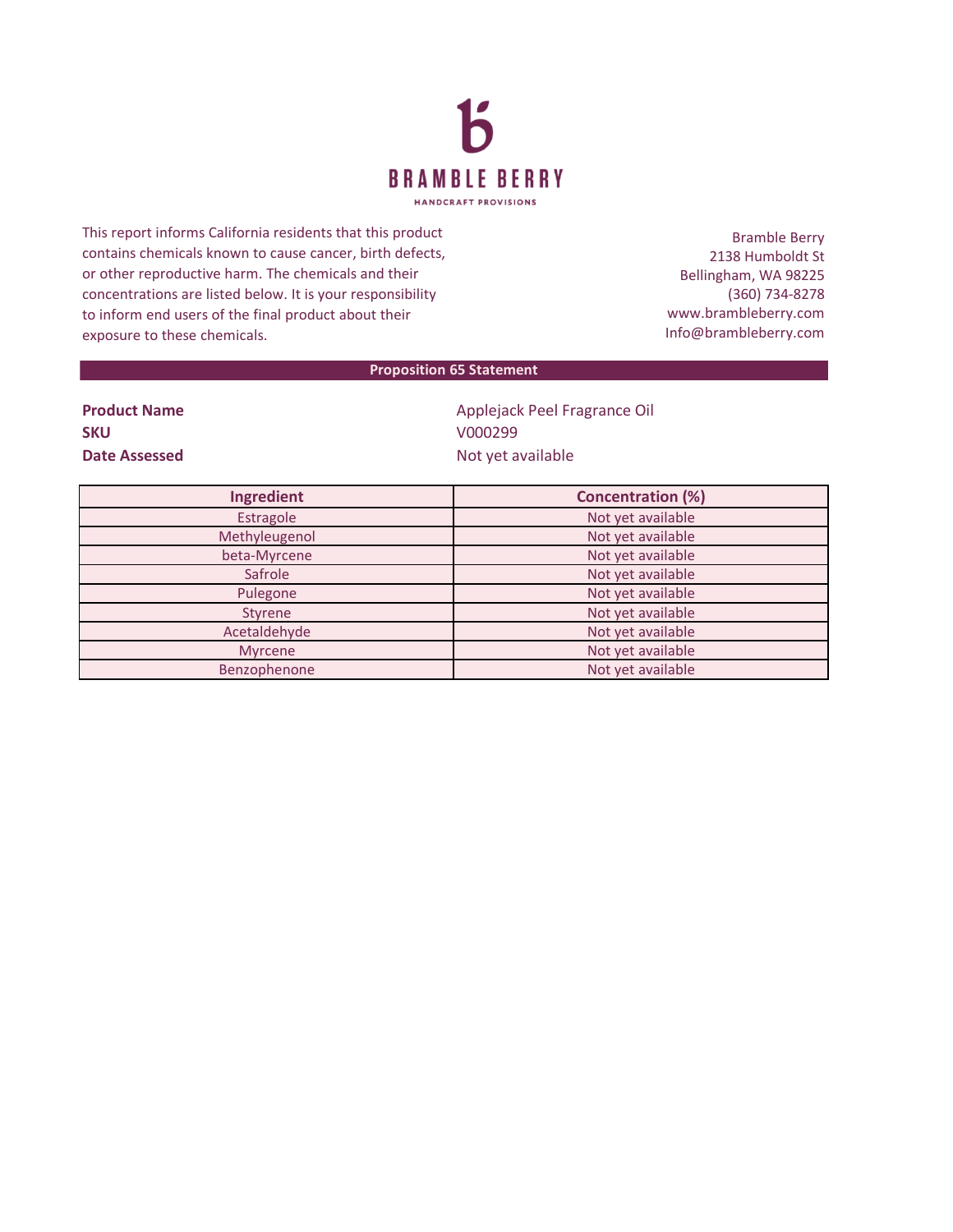

This report reflects the safe usage rates for this fragrance formula based on the International Fragrance Association (IFRA) 48th Amendment standards. IFRA reviews thousands of ingredients and issues guidelines for their usage, or bans the use of certain ingredients.

Bramble Berry 2138 Humboldt St Bellingham, WA 98225 (360) 734-8278 www.brambleberry.com Info@brambleberry.com

## **IFRA Statement - 48th Amendment**

**SKU** V000299 **Dated Assessed** 2/16/2018

**Product Name Applejack Peel Fragrance Oil Applejack Peel Fragrance Oil** 

| <b>Category</b> | Max. Usage (%) |
|-----------------|----------------|
|                 | 0.00           |
|                 | 5.00           |
|                 | 7.00           |
| $\overline{4}$  | 9.00           |
|                 | 8.00           |
| 6               | 0.00           |
|                 | 10.00          |
| 8               | 12.00          |
| 9               | 15.00          |
| 10              | 15.00          |
| 11              | 100.00         |

The IFRA Standards regarding usage restrictions are based on safety assessments by the Panel of Experts on the Research Institute for Fragrance Materials (RIFM) 48th Amendment, and are enforced by the IFRA Scientific Committee. Evaluation of individual fragrance ingredients are made according to the safety standards contained in the relevant section of the IFRA Code of Practice. It is your responsibility to ensure the safety of the final product with more testing if needed.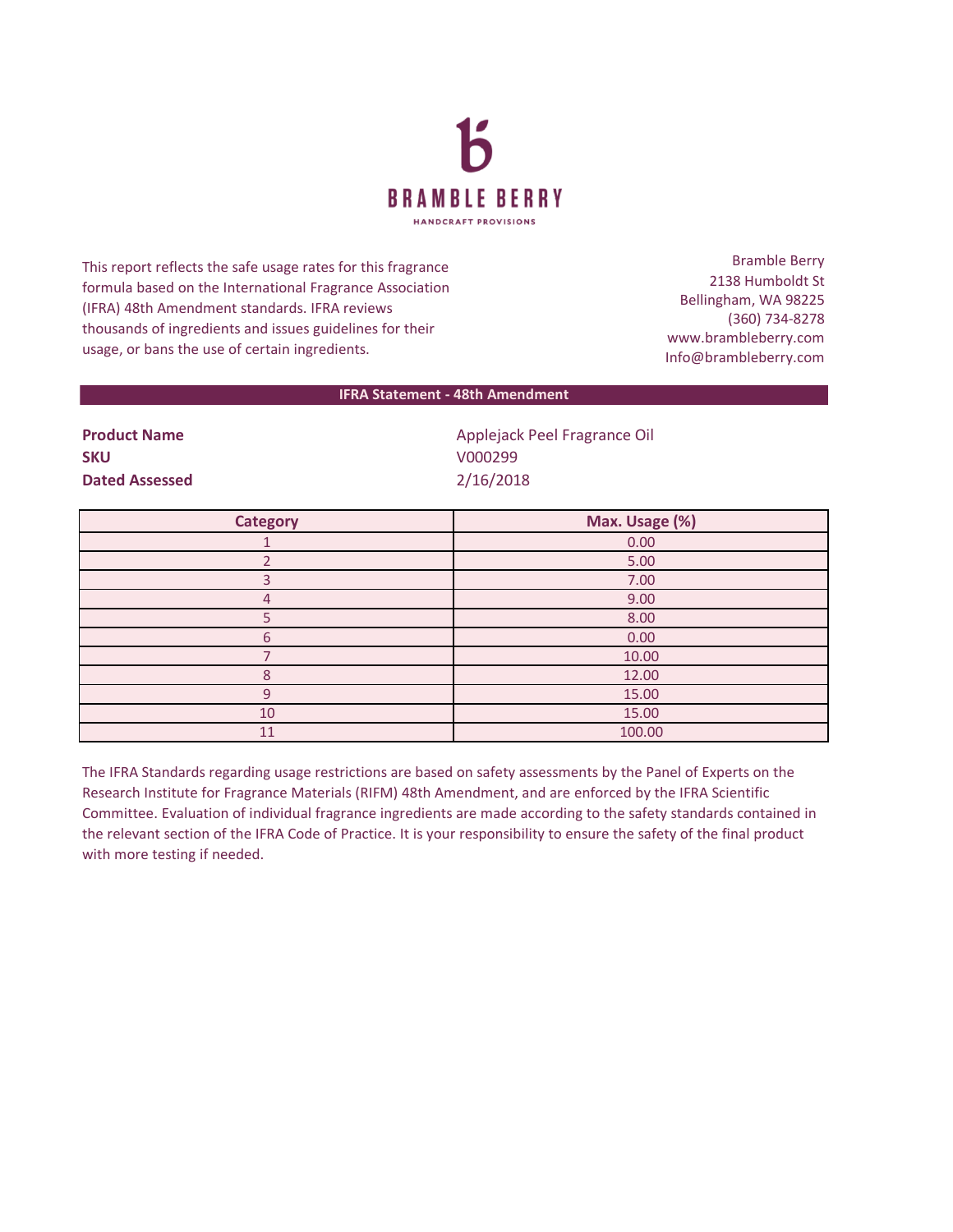

This report reflects the safe usage rates for this fragrance formula based on the International Fragrance Association (IFRA) 49th Amendment standards. IFRA reviews thousands of ingredients and issues guidelines for their usage, or bans the use of certain ingredients.

Bramble Berry 2138 Humboldt St Bellingham, WA 98225 (360) 734-8278 www.brambleberry.com Info@brambleberry.com

## **IFRA Statement - 49th Amendment**

**SKU** V000299 **Dated Assessed** 8/18/2021

**Product Name Applejack Peel Fragrance Oil** 

| <b>Category</b>  | Max. Usage (%)    |
|------------------|-------------------|
|                  | Not yet available |
| $\overline{2}$   | Not yet available |
| 3                | Not yet available |
| 4                | Not yet available |
| 5a               | Not yet available |
| 5 <sub>b</sub>   | Not yet available |
| 5c               | Not yet available |
| 5d               | Not yet available |
| 6                | Not yet available |
| 7a               | Not yet available |
| 7b               | Not yet available |
| $\boldsymbol{8}$ | Not yet available |
| 9                | Not yet available |
| 10a              | Not yet available |
| 10 <sub>b</sub>  | Not yet available |
| 11a              | Not yet available |
| 11 <sub>b</sub>  | Not yet available |
| 12               | Not yet available |

The IFRA Standards regarding usage restrictions are based on safety assessments by the Panel of Experts on the Research Institute for Fragrance Materials (RIFM) 49th Amendment, and are enforced by the IFRA Scientific Committee. Evaluation of individual fragrance ingredients are made according to the safety standards contained in the relevant section of the IFRA Code of Practice. It is your responsibility to ensure the safety of the final product with more testing if needed.